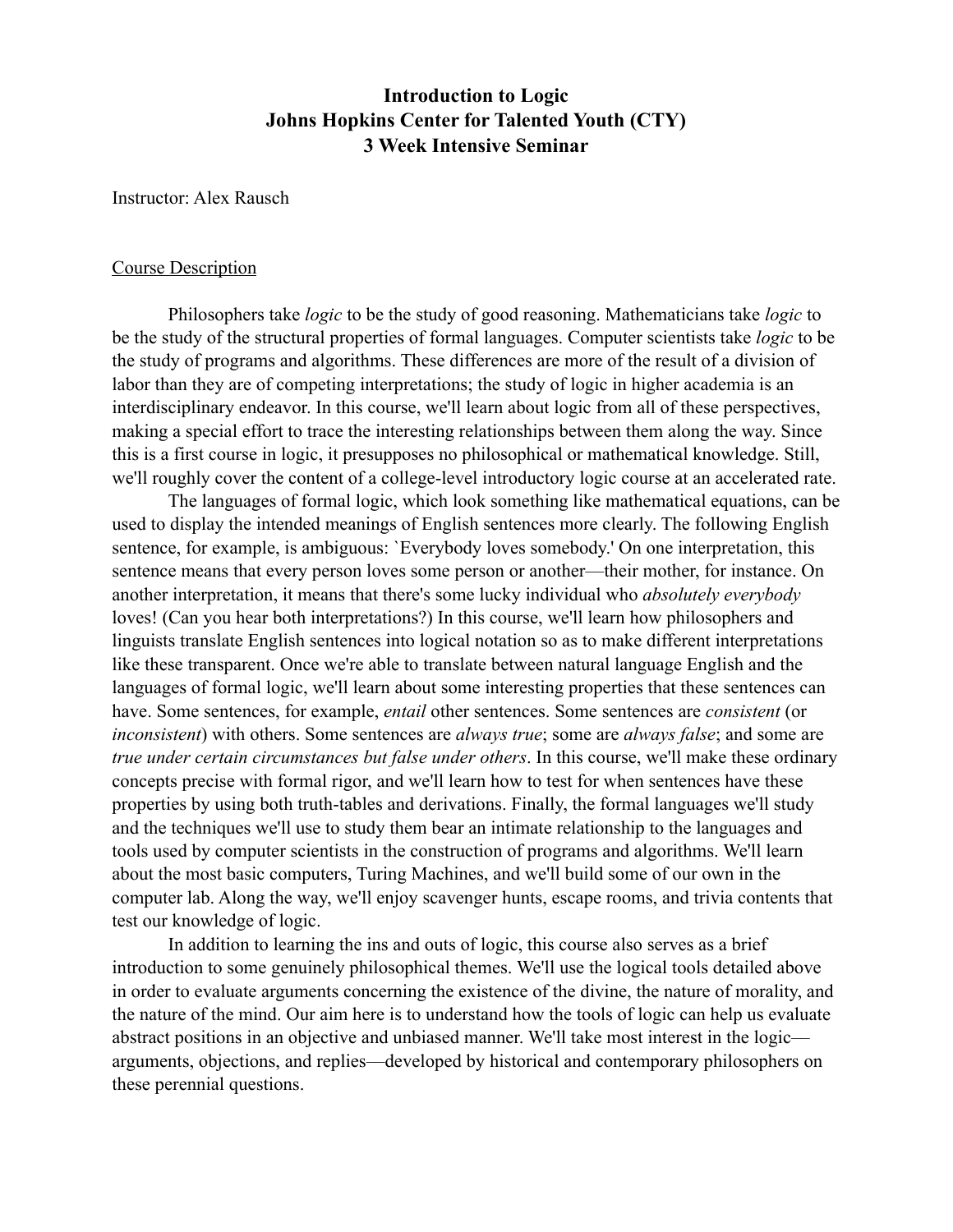"*Logic issues in tautologies, mathematics in identities, philosophy in definitions; all trivial, but all part of the vital work of clarifying and organizing our thought.*" - Frank Ramsey (The Foundations of Mathematics)

#### Course Goals

 • Translate between sentences of natural language English and formal logic (sentential and quantificational).

• Construct truth-tables and derivations with sentences of formal logic.

 • Prove that arguments and sets of sentences have various logical properties like *truthfunctional (and quantificational) validity*, *truth-functional (and quantificational) soundness*, *truth-functional (and quantificational) truth*, *truth-functional (and quantificational) equivalence*, and *truth-functional (and quantificational) consistency*.

 • Write code for and construct Turing Machines in the computer lab that compute various mathematical functions like *multiply by two*.

• Gain exposure to contemporary treatments of some perennial philosophical themes

• Practice clear, evidence-based writing and speech through short essays and debates.

### Course Textbooks

1. *The Logic Book (6th edition)*

 Merrie Bergmann, James Moor & Jack Nelson | McGraw Hill (2014) ISBN: 978-0-07-803841-9

#### Course Materials

- 1. Notebook (3 subject)
- 2. Index cards (100)

## Course Schedule

| Week 1<br>Day 1 | Pre-test, Introductions $\&$<br>Ice-Breaker<br>$9:00 - 9:30$ | TLB cont'd / Introduction to<br>Philosophy<br>$1:00-2:00$ | • Recapitulation<br>• Exercises 1.2 cont'd<br>• Worksheet $#1$ |
|-----------------|--------------------------------------------------------------|-----------------------------------------------------------|----------------------------------------------------------------|
|                 | Community Agreement,                                         | <b>Break</b><br>$2:00-2:15$                               | • Reading <i>Mackie</i> , "Evil and                            |
|                 | Honor Code, Technology<br>Policy                             |                                                           | Omnipotence"                                                   |
|                 | $9:30-9:45$                                                  | Slides on Validity, Soundness,                            | • Discuss Reading                                              |
|                 | Logic Brainstorm                                             | & Necessary and Sufficient<br>Conditions                  |                                                                |
|                 | $10:00 - 10:30$                                              | $2:15-3:00$                                               |                                                                |
|                 | <b>Break</b><br>10:30-10:45<br>$TLB$ 1.1 & 1.2: Class        |                                                           |                                                                |
|                 | Reading / Exercises 1.2<br>$10:45-12:00$                     |                                                           |                                                                |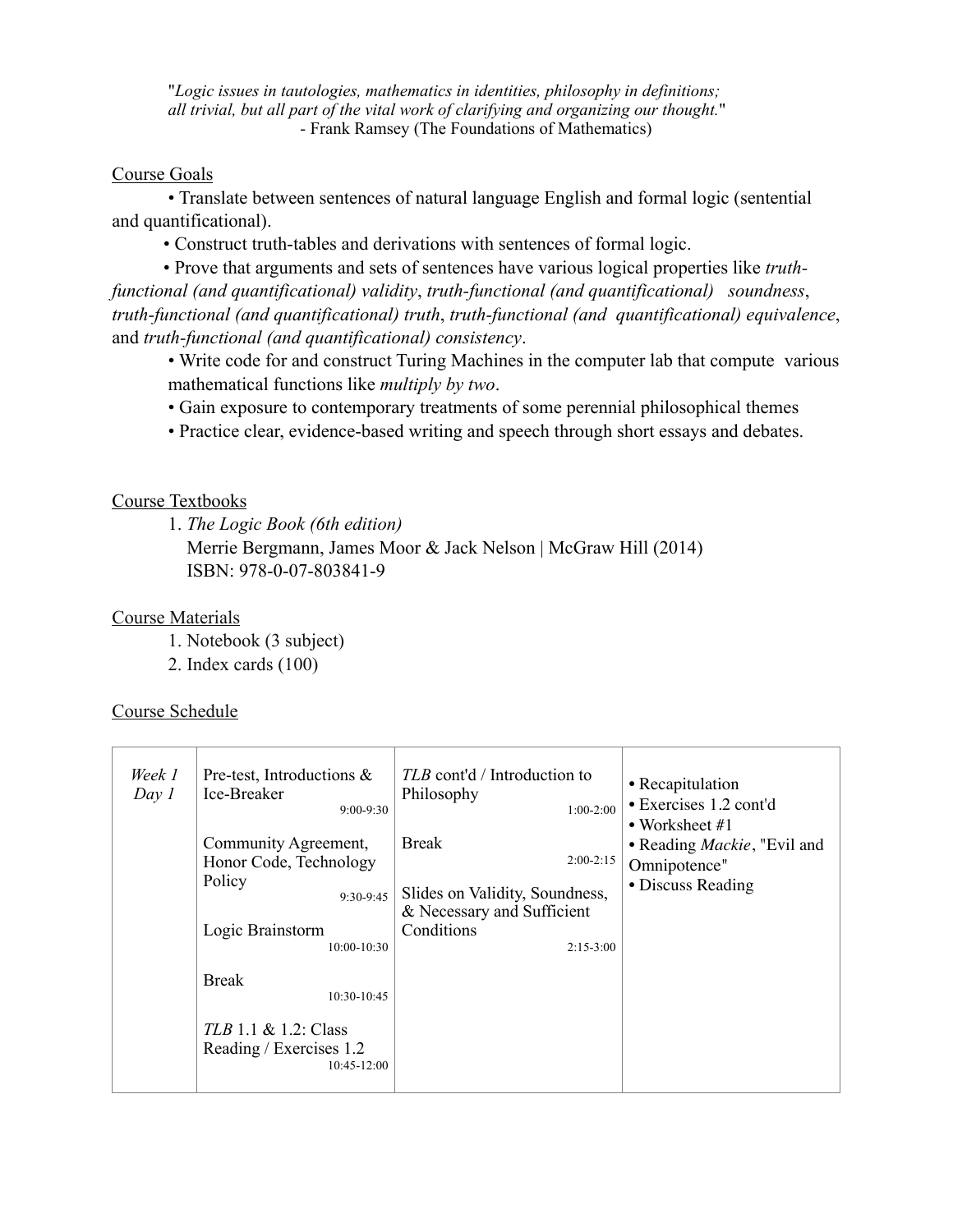| Week 1<br>Day 2 | <b>Reminder Questions</b><br>$9:00 - 9:20$<br>TLB 2.1 Class Reading /<br>Exercises 2.1<br>$9:20 - 10:30$<br><b>Break</b><br>10:30-10:45<br>$TLB$ 2.2 (up to p. 29)<br>Class Reading / Exercises<br>2.2<br>$10:45-12:00$ | Seminar: The Problem of Evil<br>$1:00-2:00$<br><b>Break</b><br>$2:00 - 2:15$<br>Seminar cont'd-Short<br>Writing: what is the weakest<br>premise of Mackie's<br>argument? Why?<br>$2:15-3:00$                       | • Recapitulation<br>• Review table on p. 54<br>• 2.3 Exercises (no<br>paraphrasing)<br>• Reading van Inwagen, The<br>Problem of Evil §7 |
|-----------------|-------------------------------------------------------------------------------------------------------------------------------------------------------------------------------------------------------------------------|--------------------------------------------------------------------------------------------------------------------------------------------------------------------------------------------------------------------|-----------------------------------------------------------------------------------------------------------------------------------------|
| Week 1<br>Day 3 | <b>Reminder Questions</b><br>$9:00 - 9:20$<br>TLB 3.1 Class Reading /<br>Exercises 3.1<br>$9:20 - 10:30$<br><b>Break</b><br>$10:30-10:45$<br>$TLB$ 3.1 cont'd<br>$10:45-12:00$                                          | Seminar: The Free Will<br>Defense<br>$1:00-2:00$<br><b>Break</b><br>$2:00-2:15$<br>Seminar cont'd-<br>Argumentation Exercise:<br>persuade an audience for or<br>against the Problem of Evil /<br>Free Will Defense | • Recapitulation<br>• More truth-table practice!<br>• Reading Aquinas, 2nd &<br>5th way                                                 |
| Week 1<br>Day 4 | <b>Reminder Questions</b><br>$9:00 - 9:20$<br>TLB 3.2 Class Reading /<br>Exercises 3.2<br>$9:20-10:30$<br><b>Break</b><br>10:30-10:45<br>TLB 3.3 Class Reading /<br>Exercises 3.3<br>10:45-12:00                        | Seminar: a priori Proofs of<br>Theism<br>$1:00-2:00$<br><b>Break</b><br>$2:00-2:15$<br>Seminar: a posteriori Proofs of<br>Theism                                                                                   | • Recapitulation<br>• Complete Exercises 3.2 $&$<br>3.3<br>• Begin debate setup                                                         |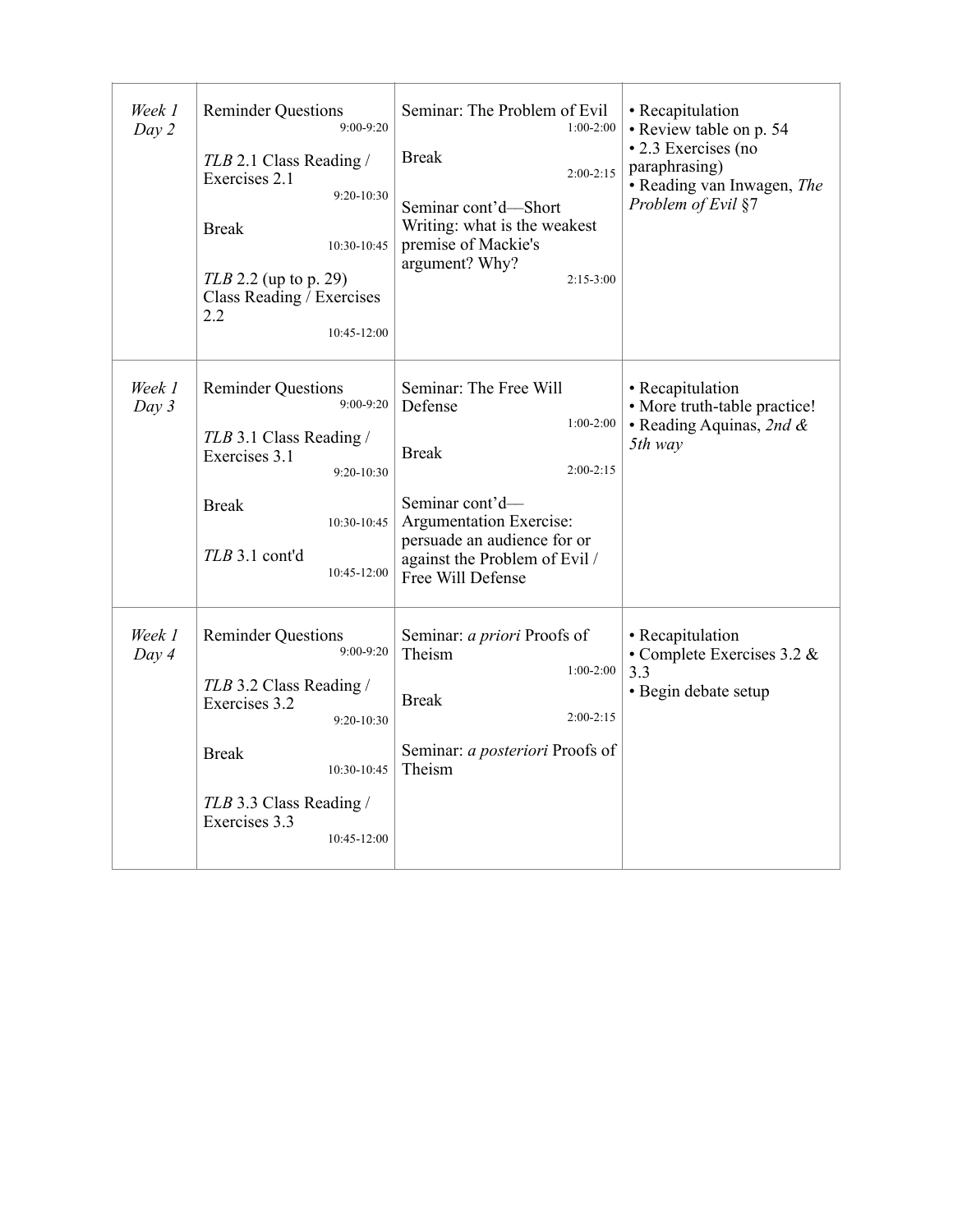| Week 1<br>Day $5$ | <b>Reminder Questions</b><br>9:00-9:20                                                                                                                                                        | Prepare for Debate<br>$1:00-2:00$                                                                                                                                                 | No session                                                                                                                                           |
|-------------------|-----------------------------------------------------------------------------------------------------------------------------------------------------------------------------------------------|-----------------------------------------------------------------------------------------------------------------------------------------------------------------------------------|------------------------------------------------------------------------------------------------------------------------------------------------------|
|                   | $TLB$ 3.4– $&$ 3.5 Class<br>Reading / Exercises 3.4 &<br>3.5<br>$9:20 - 10:30$<br><b>Break</b><br>10:30-10:45<br>TLB cont'd; Prepare for<br>Debate<br>10:45-12:00                             | <b>Break</b><br>$2:00-2:15$<br>Debate Presentations #1 cont'd<br>$2:15-3:00$                                                                                                      |                                                                                                                                                      |
| Week 2<br>Day 1   | <b>Reminder Questions</b><br>9:00-9:20<br>TLB 5.1.1 Introduction to<br>Proofs: Class Reading /<br>Exercises 5.1.1<br>$9:20-10:30$<br><b>Break</b><br>10:30-10:45<br>TLB cont'd<br>10:45-12:00 | Seminar: Utilitarianism<br>$1:00-1:45$<br><b>Break</b><br>$1:45-2:00$<br>Seminar cont'd<br>$2:00-3:00$                                                                            | • Recapitulation<br>• Proof Practice (exercises<br>5.1.1 and Worksheet #2)<br>• Reading Kant, Groundwork<br>of the Metaphysics of Morals<br>(except) |
| Week 2<br>Day 2   | <b>Reminder Questions</b><br>$9:00 - 9:20$<br>TLB 5.1.2 Class Reading<br>& Exercises<br>$9:20 - 10:30$<br><b>Break</b><br>10:30-10:45<br>$TLB$ cont'd $(5.1.3)$<br>Exercises)<br>10:45-12:00  | Seminar: Deontology<br>$1:00-1:45$<br><b>Break</b><br>$1:45-2:00$<br>Seminar cont'd<br>2:00-3:00                                                                                  | • Recapitulation<br>• Proof Practice (Exercises<br>5.3)<br>• Reading MacIntyre, Moral<br>Pluralism                                                   |
| Week 2<br>Day 3   | <b>Reminder Questions</b><br>$9:00-9:20$<br>TLB 5.4 Class Reading &<br>Exercises<br>9:20-10:30<br><b>Break</b><br>10:30-10:45<br>TLB cont'd<br>10:45-12:00                                    | Seminar: Metaethics and<br>Relativism<br>$1:00-2:00$<br><b>Break</b><br>$2:00-2:15$<br>Seminar cont'd-Short<br>Writing: what's the correct<br>ethical theory? why?<br>$2:15-3:00$ | • Recapitulation<br>• Proof Practice (5.4 cont'd)                                                                                                    |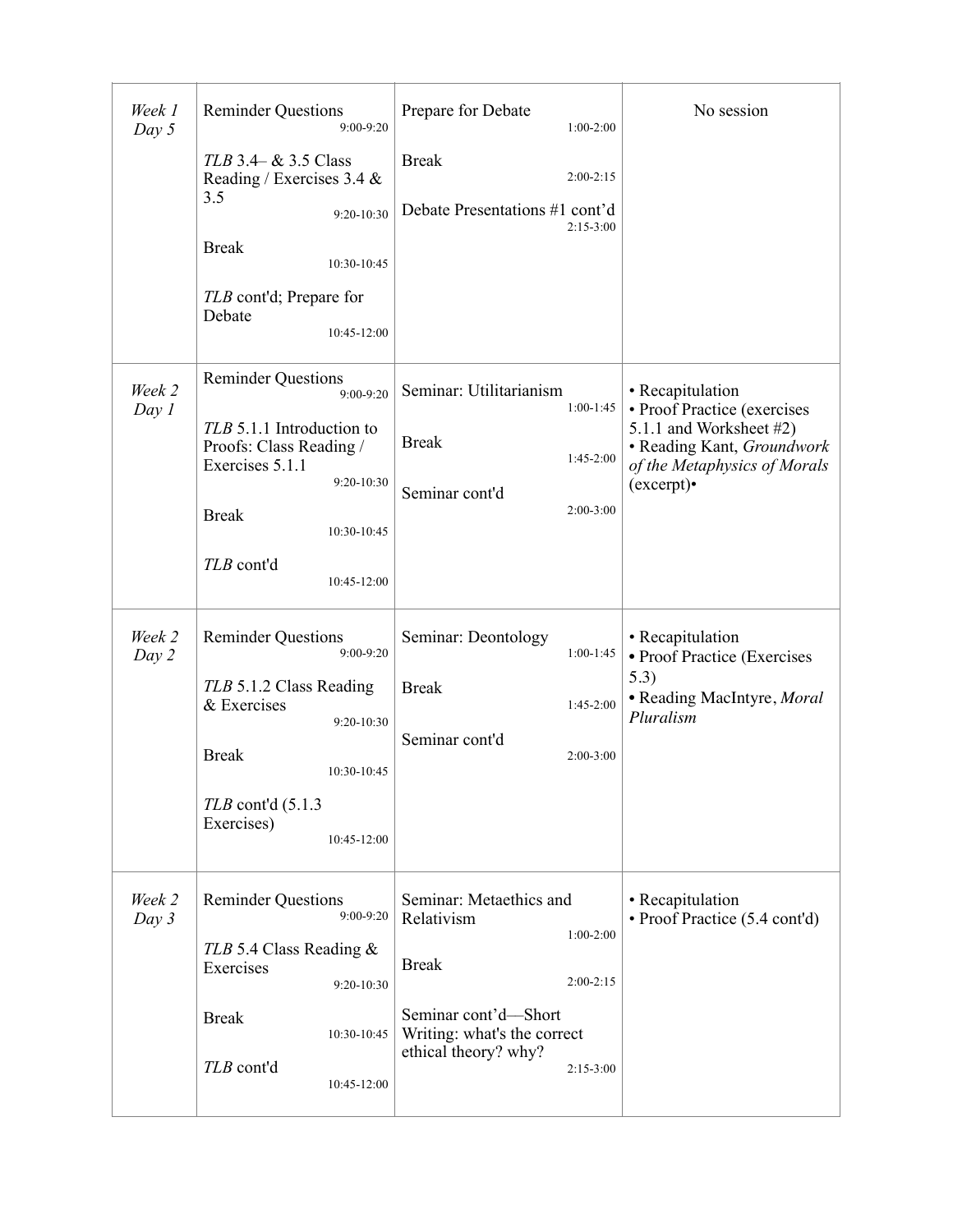| Week 2<br>Day 4 | <b>Reminder Questions</b><br>$9:00 - 9:20$<br>TLB 7.1 Class Reading /<br>Exercises 7.1<br>$9:20 - 10:30$<br><b>Break</b><br>10:30-10:45<br>TLB 7.2 Class Reading /<br>Exercises 7.2<br>10:45-12:00                                                                        | Seminar: Metaethics and<br>Relativism cont'd<br>$1:00-2:00$<br><b>Break</b><br>$2:00-2:15$<br>Debate #2 Preparation<br>$2:15-3:00$ | • Recapitulation<br>· Quantificational<br><b>Symbolization Practice</b><br>(Exercise 7.3)                                              |
|-----------------|---------------------------------------------------------------------------------------------------------------------------------------------------------------------------------------------------------------------------------------------------------------------------|------------------------------------------------------------------------------------------------------------------------------------|----------------------------------------------------------------------------------------------------------------------------------------|
| Week 2<br>Day 5 | <b>Reminder Questions</b><br>$9:00 - 9:20$<br>TLB 7.4 Class Reading (up)<br>to p. $302$ ) / Exercises 7.5<br>$9:20 - 10:30$<br><b>Break</b><br>10:30-10:45<br>Cumulative Review: truth-<br>tables, truth-functional<br>notions, sentential<br>derivations,<br>10:45-12:00 | Prepare for Debate<br>$1:00-2:00$<br><b>Break</b><br>$2:00-2:15$<br>Debate #2<br>$2:15-3:00$                                       | No session                                                                                                                             |
| Week 3<br>Day 1 | <b>Reminder Questions</b><br>9:00-9:20<br>Introduction to Model<br>Theory<br>9:20-10:30<br><b>Break</b><br>10:30-10:45<br>TLB 8.1 Class Reading (up)<br>to p. 333)<br>10:45-12:00                                                                                         | Seminar: Introduction to<br>Philosophy of Mind<br>$1:00-2:00$<br><b>Break</b><br>$2:00-2:15$<br>Exercises 8.1<br>$2:15-3:00$       | • Recapitulation<br>· Exercises 8.1 cont'd<br>• Reading Descartes<br>Meditations (excerpt) and<br>Princess Elizabeth<br>correspondence |